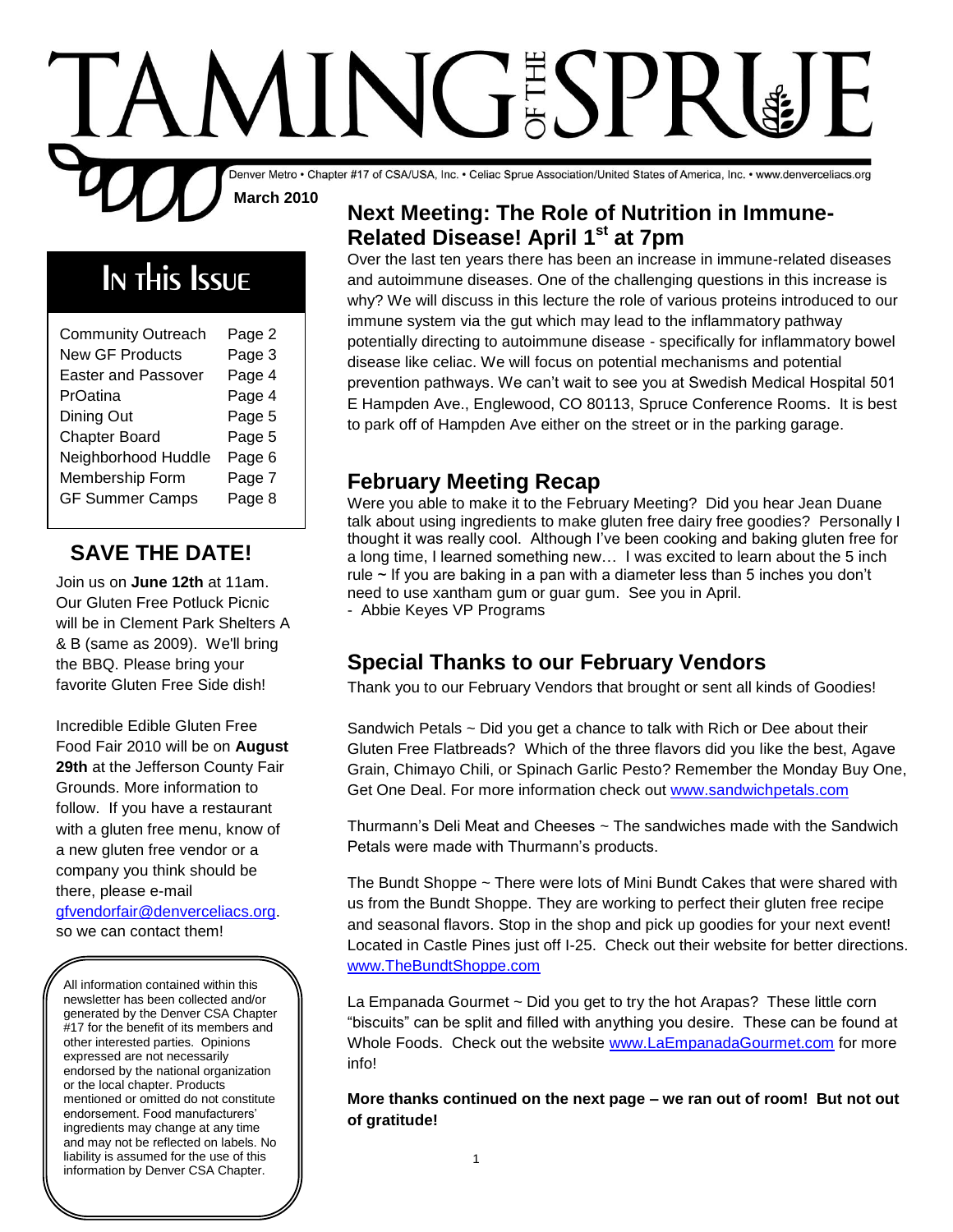## A Special Thank You to Free Choice Foods

If you attended the February Chapter meeting, you heard lots of praise for Dee Valdez and her effort in working with Loveland's House of Neighborly Service to organize the nation's first gluten free food bank. We'll be taking time throughout the year to recognize the many companies who are donating their products to this effort. At the December dedication ceremonies, in addition to Sandwich Petals creator Rich Schneider, was another Colorado company.

Free Choice Foods, based in Littleton, is a new manufacturer of gluten-free entrees and side dishes. Their mission is to enhance living the gluten-free lifestyle by simplifying meal planning and preparation. They currently offer 6 tasty and nutritious gluten-free meal items which you can learn more about at [www.freechoicefoodsusa.com.](http://www.freechoicefoodsusa.com/)



Contributing to the fight against hunger in the Denver Metro area has been an ongoing personal cause for Kathy Lewis, President & Owner. The opening of the first gluten-free food bank in the country presented Kathy with the ideal opportunity to make the first charitable contribution from Free Choice Foods. Two cases (24 boxes) of products were donated to be included in the gluten-free food baskets distributed by HONS. Free Choice Foods recently made another donation and plans to continue replenishing the shelves at the gluten-free food bank on an ongoing basis.

The Free Choice Foods team, comprised of Kathy and Danielle Daubenspeck, are active members in the National and Denver Metro Chapters of CSA. Free Choice Foods is also a CSA Recognition Seal Participant. Please join us in recognizing Kathy and Danielle for their help in this effort. We're all very appreciative and salute their generosity. Look for them to be a vendor at our April meeting and you can give them a special thank you!

## Community Outreach Programs

**Gluten Free Food Bank--House of Neighborly Service** 555 N. Cleveland, Loveland, CO 80537, 970-667-4939, www.honservice.org

The first gluten free food bank in the nation...for residents of Loveland, CO. Must financially qualify.

#### **Angel Food Ministries**

This food relief program is established in different areas across the nation. Among their monthly specials is a 5 lb. Allergen-Free Food Box, which is processed to eliminate the 8 top serious allergens, including gluten! Breading is done with brown and white rice flour.

The March special for \$23.00 includes:

- 1 lb. Breaded Chicken Breast Chunks
- 1 lb. Breaded Formed Tenders
- 2 lbs. Breaded Chicken Drumsticks
- 1 lb. Breaded Cube Steak

The specials change each month. There are also many other types of boxes including a fruit and veggie box for \$22.00. For info, go to www.angelfoodministries.com and find a local distribution spot close to you. Orders are placed by a certain date and delivered on another date. There is no financial qualifying. Order as many boxes as you want. Certain places also take food stamps.

#### **Thanks to our Feb vendors, cont'd.**

Gluten Free Oats ~ Proatina Oat Samples were provided by Montana Gluten Free Processors. For more information on their product, see the article in THIS newsletter. More of their samples will be available at the April meeting.

JO-SEF also sent us samples of their delicious cookies, including their Chocolate and Vanilla Squares and their cream-filled sandwich cookies that come in vanilla, cinnamon and chocolate---yes, like Oreo's! They're also nut free, lactose/dairy free, casein free, vegan and egg free. Check them out at [www.josefsglutenfree.com.](http://www.josefsglutenfree.com/)

Katz Gluten Free also sent samples for our giveaways that included their new honey muffins (delicious!), challah rolls and the easily addictable Apricot and Raspberry hamantaschen. They are also dairy and nut free. Find them at

[www.KatzGlutenFree.com](http://www.katzglutenfree.com/) or call 845-782- 5307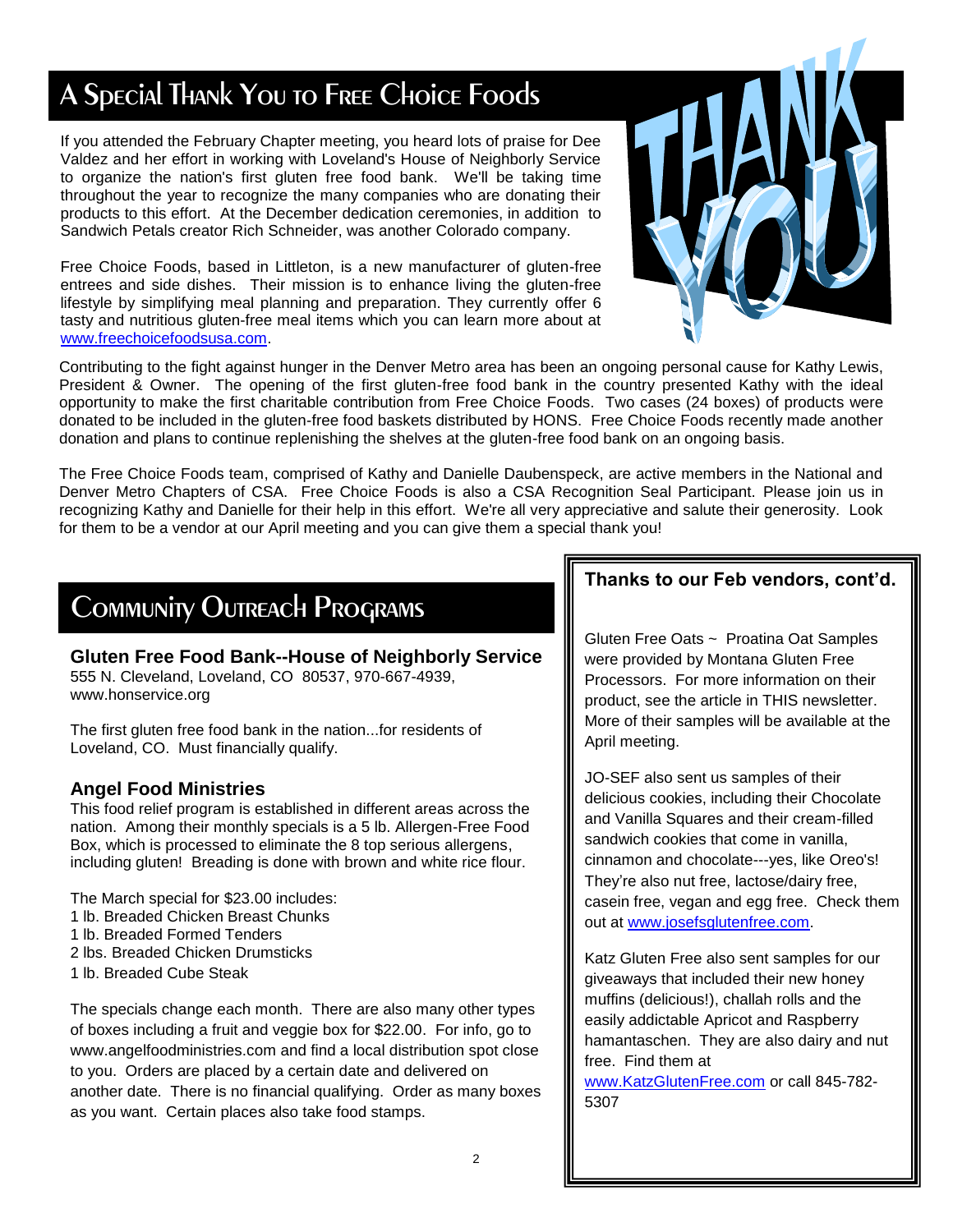## Speaking Gluten Freely - List of New Gluten Free Products

- Amy's new GF products include a Spanish Rice & Red Bean soup, a non-dairy Macaroni and Cheese and a single serve Roasted Veggie non dairy rice crust pizza.
- Arrowhead Mills has Bake with Me kits for kids: GF cupcake mixes in Chocolate or Vanilla.
- Bionaturae has added two more GF pastas Rigatoni and Tagliatele (egg noodles).
- Boulder Canyon has two new flavors of Rice & Aduki Bean Chips: Sun Dried Tomato Basil and Sweet Lemon Pepper.
- B.R.A.T. (the banana, rice, applesauce and toast diet) has a 32 oz aseptic box of organic, nondairy, GF rice beverages that are also corn and soy free. It is designed to go along with the BRAT diet when you have a sick stomach and helps promote electrolyte balance. Flavors are Chocolate Honey, Cinnamon Toast, Original and Vanilla.
- Caesar's Pasta Specialties frozen GF entrees include Cheese Lasagna, Manicotti, Stuffed Shells and Vegetable Lasagna. Every batch is third party tested for any gluten.
- Crenu's (formerly Good-E Bar) 2 new flavors are Lemon Chia and Orange Cranberry.
- Dowd and Rogers GF brownie mix is now available.
- Eco Planet has 3 flavors of GF 7 grain instant hot cereal packets, GFCO (GIG) certified and made in a dedicated GF facility.
- Gluten Freeda now has frozen GF burritos in four flavors, along with three flavors of certified GF oatmeal.
- Glutino's new GF cookies are Chocolate Chip and sandwich crèmes in Chocolate Vanilla and Vanilla.
- Hearthland Foods vegan instant mashed potatoes are dairy free and GF.
- Julie's GF ice cream sandwiches are made with vanilla ice cream & Gluten Freeda choc cookies.
- Jungle Grub organic GF bars are 100 calories each.
- Lundberg Farms brown rice GF couscous comes in 4 varieties.
- Nature's Path has two new cold cereals Sunrise Crunchy Maple and Crunchy Vanilla, multigrain with flax and organic.
- Oogie's Gourmet Popcorn, a Denver company, has an entire line of GF popcorn.
- Orgran brand has a GF licorice, Molasses Black. Stores can order this in.
- Perky's Nutty Rice and Nutty Flax cereals are now under the Enjoy Life brand.
- Shelton's has a GF canned natural free-range chicken.
- St. Claire's now has their Tarts in little pouch bags, rather than the pocket boxes, in fruit flavors, organic and GF.
- Sun Cups are sunflower butter milk chocolate and dark chocolate cups, like Reese's, but with no peanuts, organic, GF and made in a nut-free facility.
- Yumnuts are slowly-dry-roasted cashews with no oil in 6 different flavors. All are GF.

#### **Thank you to Debbie Knapp, Corporate Grocery Manager from Vitamin Cottage for providing this valuable information.**

Diane Moyer, M.S., R.D., C.D.E. presents *Introduction to the GF Diet and Celiac Disease.* This 3 hour class offers an intro to the gluten free diet and a basic explanation of Celiac Disease: "safe" foods, "unsafe" foods, what to look for on food labels, how to stock your kitchen, eating out and more. This class is \$45 and includes a copy of the Denver Metro *Gluten Free Products List*. Call 720-560-3734 for more information.

#### **WHOLE FOODS 365 MIXES DISCONTINUED**

Whole Foods has discontinued its 365 brand of Gluten Free mixes. Their *Bakehouse* ready-made baked goods will continue to be stocked. GlutenFreePhilly.blogspot.com notes that the Whole Foods mixes will be replaced with Gluten Free Pantry mixes as stock runs out on the in-store brand. They speculate that the 365 mixes may have been made by Gluten Free Pantry but labeled for Whole Foods.

#### **WISHBONE SALAD DRESSINGS LABELED GLUTEN FREE**

Wishbone is in the process of labeling their GF dressings with "gluten free" under the ingredient label. Over time, additional Unilever GF products will also have this designation.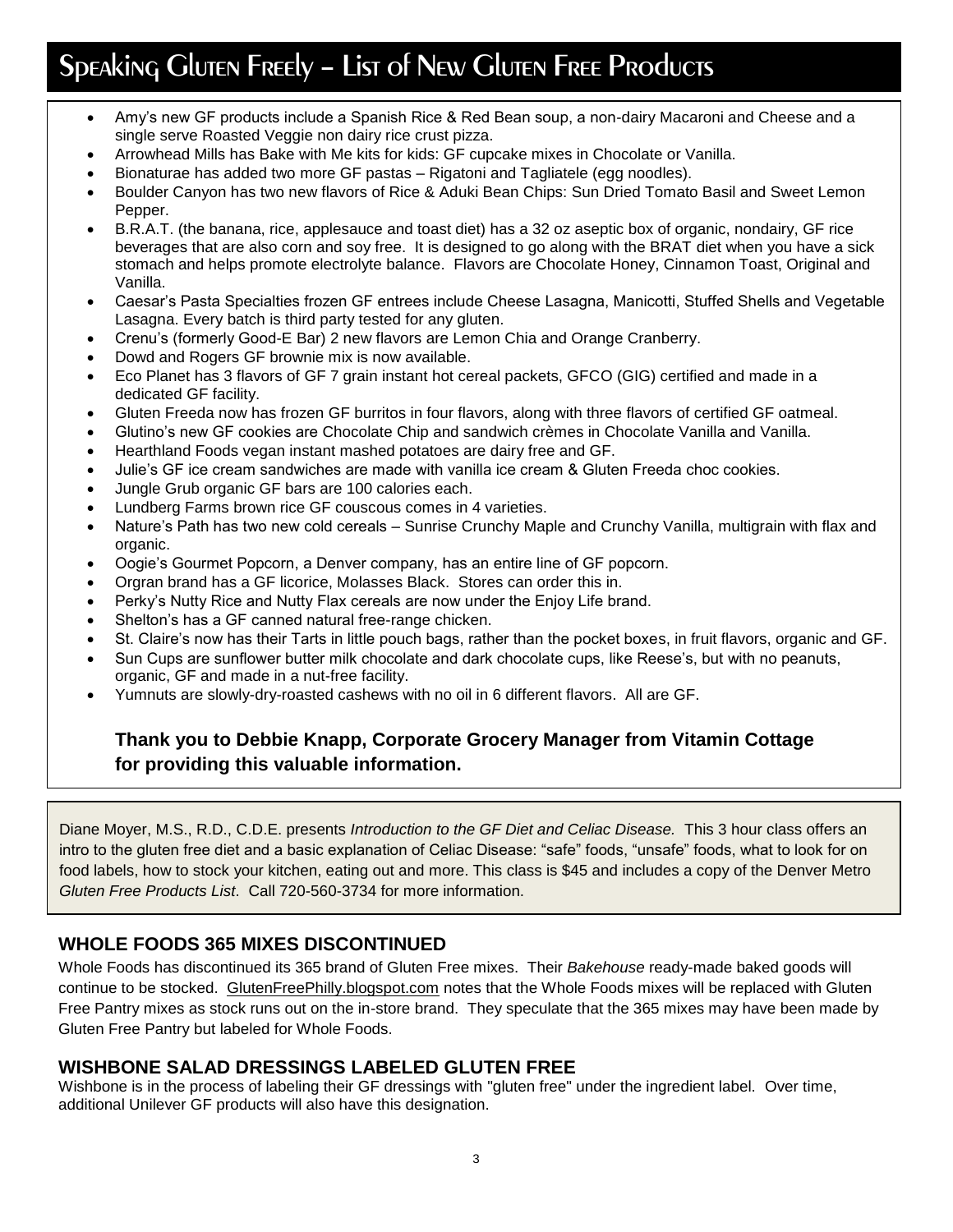## Easter and Passover Gluten Free Products

Easter can be a difficult holiday for gluten-free children. Many of the candies found in pre-made Easter baskets contain gluten. There are, however, many traditional Easter candies that are gluten-free. K&K Kandies and The Natural Candy Store both have nice lists of gluten-free candies and you can purchase directly from their online stores. The two chocolate companies listed below have gluten-free easter bunnies!

#### **Gluten Free Easter Candies**

Jelly Bellies Surf Sweets - Gummy Candy and Jelly Beans Premium Chocolatiers- Gluten Free, Dairy Free, Egg Free, Nut Free and Adorable!! Chocolate Decadence- Gluten Free, Dairy Free, Vegan Just Born Marshmallow Peeps

Passover is one of the greatest gifts to the gluten-free community. As Jews around the world are celebrating their Exodus from Egypt, the gluten-free world (whether you are Jewish or not) should be partaking in the delicious Passover gluten-free foods that are available for a short time. Passover is March 29th through April 5th. This means that new gluten-free products will be showing up in your local stores (if you have a nearby Jewish community) starting in March. Watch for sales of the remaining products the first week in April.

When purchasing Passover products, it is not enough to just buy a Kosher for Passover Product. Many products contain matzoh or matzoh meal, which contains wheat. Read the labels and packaging carefully. You are looking for a product that is labeled "*Gluten-Free*" or "*Non-Gebrokts*", which means it does not contain matzoh. Many products are also *dairy and corn free*.

A number of gluten-free products may be found at the Eastside Kosher Deli, 499 South Elm Street, Denver and some King Soopers Groceries.

Check your stores to see if they carry Schick's Kosher for Passover Cakes. These are amazing gluten-free/dairy-free cakes that freeze beautifully. Schicks has 27 gluten-free products available this time of year. If you can't purchase these products near you, you can order directly from Schicks. You can buy them and freeze them for up to six months. Another great brand is Shabtai Gourmet. Their Rainbow Cookie Squares are delicious!

#### **Other Gluten-Free Passover Products:**

Gefen and Manischewitz have potato starch noodles Frankel's has blintzes, waffles, knishes and cakes Macabee has pizza Kineret has blintzes, cakes and cookies

## PrOatina Oats

The Denver chapter is grateful to Montana Gluten Free Processors for sending samples of their gluten free oats last meeting. The oats are produced in a safe environment that precludes the chance of contamination starting with the fields and following through to the equipment used to cultivate and harvest it. The product is then milled and processed in a facility free of any traces of gluten as confirmed by laboratory tests by the University of Nebraska.

Many people experience digestive distress after eating gluten free oats no matter what company produces them. The robust fiber content of oats makes it necessary to use proper cooking methods in order to prevent an irritated response. Newly diagnosed patients initially may have difficulty digesting fiber so CSA recommends those people not eat GF oats in the first year after diagnosis. Officials from Montana Gluten Free Processors recommend that oatmeal be cooked using more water than called for, and be cooked longer and at a high temperature in order to break down the fiber, especially if it is whole or coarse cut; and that patients start out eating small-sized portions. This method has been successful in avoiding intestinal upset.

Some people can't tolerate oats. While the genetic makeup of oats is not the same as gluten-containing grains, it is similar and some people just can't eat oats. That doesn't mean it's a gluten reaction (if they are eating specified gf oats), but it can be similar. If you are one of those, then do not sample the oats. But there are plenty of samples of the PrOatina Oats and they will be available at the April meeting.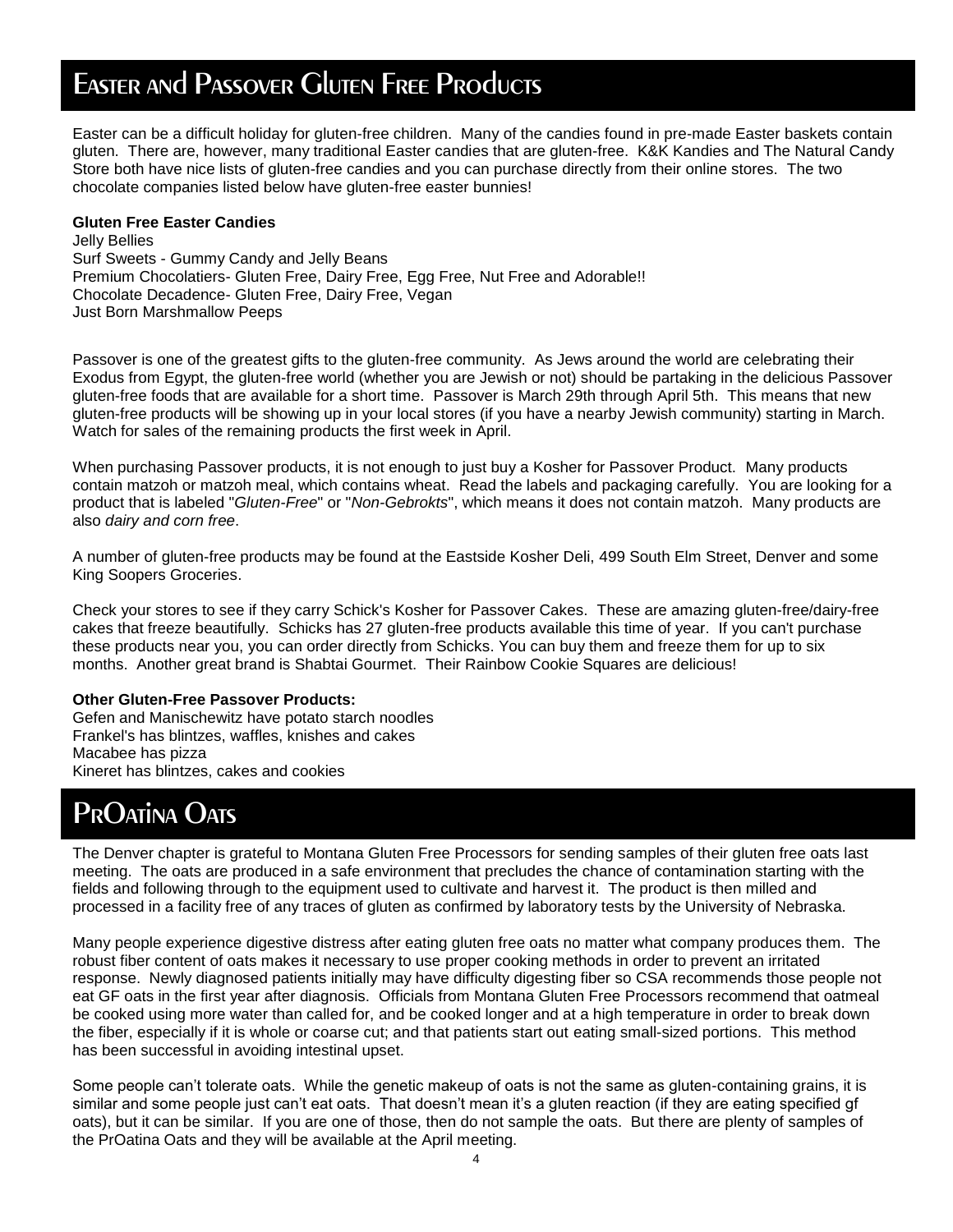## Dining Out

**Carelli's of Boulder**, serving Italian food, 645 30<sup>th</sup> St., Boulder, CO offers a large selection of GF entrees, including ravioli and pizza margarita. An online menu is available at www.carellis.com.

**Bacco Trattoria** [www.baccodenver.com,](http://www.baccodenver.com/) one of the newest restaurants in Boulder, located at 1200 Yarmouth, in the Uptown Broadway Shops, is now serving The Gluten Free Bistro's Neapolitan style pizza crust.

**Abrusci's Italian Restaurant** is opening a second location in Cherry Creek North, at 300 Fillmore, in April. They will be offering a GF menu there also. Their phone # for further information is 303-232-2424.

**SOUPER!SALAD!** now has a GF menu. It includes soups, featured and signature salads, toppings, Hot Bar, dressings, desserts and beverages. Because there are many locations nationally, there may be "regional differences and possible ingredient substitutions by our suppliers". Please check with your local restaurant to confirm which items there are GF.

**Dagabi Cucina** located at 3970 Broadway St. in Boulder, CO, [www.dagabicucina.com,](http://www.dagabicucina.com/) is now serving The Gluten Free Bistro's Neapolitan style pizza crust.

## $\blacksquare$ restauran

## **GREAT IDEA!**

#### **Carol Fenster's Culinary Cues**

Stay informed about the latest in gluten-free culinary techniques with Carol's FREE monthly e-mail called Carol's Culinary Cues.

Every month you'll receive an e-mail that will remind you to visit this site, and get the most recent "Carol's Culinary Cues" with the latest tips on baking techniques, new ingredients for your glutenfree kitchen, and ways to make sure your cooking turns out perfect, each and every time. Plus, she sends special announcements to help you use her cookbooks more successfully.

Sign up at [http://www.culinarycues.com](http://www.culinarycues.com/)

| Karen Cranford, President                                       | 雷            | (303) 979-8094 | 鳳 | president@denverceliacs.org    |                                       |
|-----------------------------------------------------------------|--------------|----------------|---|--------------------------------|---------------------------------------|
| Carol Kendall, Co-VP Programs                                   | 雷            | (303) 470-3261 | 鳳 | vpprograms@denverceliacs.org   | Your chapter                          |
| Abbie Keyes, Co-VP Programs                                     | t            | (303) 335-8857 | 鳳 | vpprograms@denverceliacs.org   | <b>Board Members</b>                  |
| Mike Brook, VP Membership                                       | 雷            | (303) 858-0822 | 鳳 | vpmembership@denverceliacs.org | are working hard                      |
| Kathy Craig, Treasurer                                          | 雷            | (303) 480-9347 | 鳳 | treasurer@denverceliacs.org    | to bring you<br>meetings, events      |
| Cheryl Lindberg, Secretary                                      |              |                | 鳳 | lindche@gmail.com              | in the community                      |
| Steve Zeiden, Newsletter                                        | $\mathbf{r}$ | (303) 520-4223 | 鳳 | newsletter@denverceliacs.org   | and this                              |
| Karin Parker, Electronic<br><b>Communication &amp; Cel-Kids</b> | 雷            | (303) 797-4808 | 鳳 | celkids@denverceliacs.org      | newsletter. But<br>we can't do it     |
| Diane Moyer, Dietician                                          | 雷            | (720) 560-3734 | 鳳 | dietitian@denverceliacs.org    | without your help.                    |
| Jennifer Parker, Cel-Kids                                       | t            | (303) 933-5992 | 鳳 | jerparker@comcast.net          |                                       |
| Donna DeVisser, Database                                        | t            | (303) 973-4613 | 鳳 | database@denverceliacs.org     | If you are                            |
| Joan Van Loozenoord, Librarian                                  | t            | (303) 933-1565 | 鳳 | jkvanlooz@comcast.net          | interested in<br>volunteering,        |
| Don Smith, Mail Order<br>Coordinator                            | t            | (303) 794-7258 | 鳳 | donsmith6834@comcast.net       | please reach out                      |
| Bonnie Atherton, Product List                                   | 雷            | (303) 756-8970 | 鳳 | productlist@denverceliacs.org  | to any of the<br><b>Board Members</b> |
| Carol Fenster, Media                                            | t            | (303) 741-5408 | 鳳 | carol@savorypalate.com         | listed here.                          |
| Gina Meagher, Past President                                    | t            | (303) 279-9382 | 鳳 | gmeagher@q.com                 |                                       |
| Dr. Robert Dahl, Medical Advisor                                | $\mathbf{r}$ | (303) 463-3900 |   |                                |                                       |

## Chapter Board Members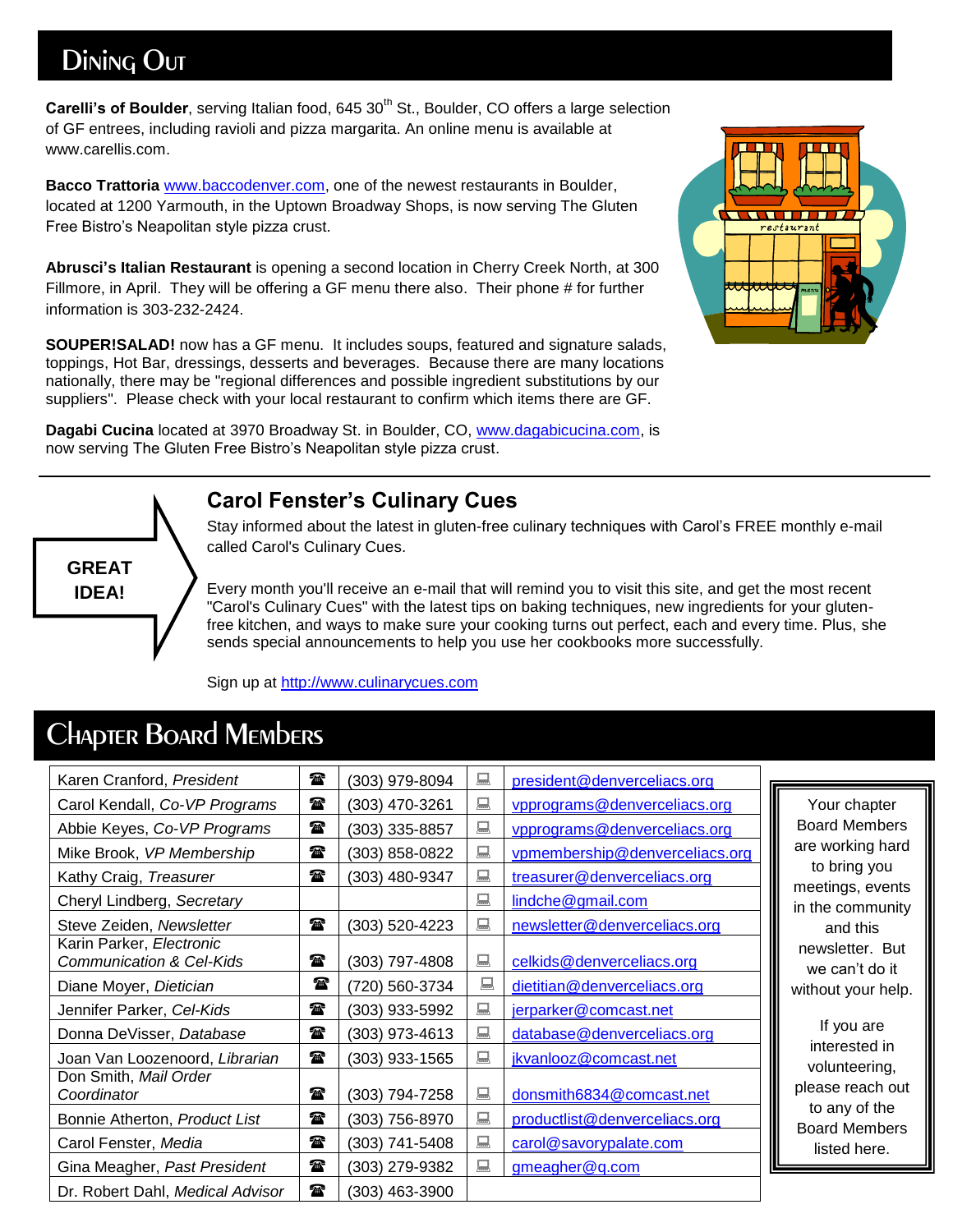#### **Meet Your Neighborhood Celiac Resource Contact**

Below are the resource contacts in eleven neighborhood areas in Metro Denver, as well as resource contacts throughout Colorado. If you have questions or are not sure which area is your neighborhood, please contact Mike Brook, at (303) 858-0822 or email mikebrook@aol.com.

As the neighborhood resource groups have progressed, some areas join together for activities. Flexibility is the keyword, as area needs and/or interests change. The objective in setting up these various areas has been to provide an additional way for celiacs to interact and support each other.

#### **Any member can attend any huddle/activity they want by calling the huddle's contact. Regardless, the Denver Metro Chapter #17 is the umbrella organization for all of our members wherever they live.**

| <b>METRO DENVER AREAS</b>                   | <b>CONTACT</b>        | <b>PHONE</b>   | <b>E-MAIL</b>                                          |
|---------------------------------------------|-----------------------|----------------|--------------------------------------------------------|
| <b>CENTRAL</b>                              | Laura Determan        | (303) 757-3982 | Iddet@msn.com                                          |
| Denver City and County                      | Andrea Loughry        | (303) 722-6284 | oppermanda@netzero.net                                 |
| <b>NORTH</b>                                | Darci Kunard          | (720) 214-3144 | kdarci@yahoo.com                                       |
| Westminster, Commerce City, Brighton,       |                       |                |                                                        |
| Northglenn, Thornton                        |                       |                |                                                        |
| <b>SOUTH</b>                                | <b>Cathy Curtiss</b>  | (303) 771-8029 | cmc1974@msn.com                                        |
| Centennial & Greenwood Village (W/I-25),    |                       |                |                                                        |
| Englewood, zips: 80120,-21,-22              |                       |                |                                                        |
| <b>WEST</b>                                 | <b>Betty Morris</b>   | (303) 238-5145 | wabe22204@comcast.net                                  |
| Lakewood                                    |                       |                |                                                        |
| <b>EAST</b>                                 | Maria Brotherston     | (303) 752-0958 | maria@brotherston.us                                   |
| Aurora, zips: 80231 & 80247                 |                       |                |                                                        |
| <b>NORTHWEST</b>                            | Melissa McLean Jory   | (303) 868-7790 | Melissa@glutenfreeforgood.com                          |
| Arvada, Wheat Ridge, Zips: 80021&80212      |                       |                |                                                        |
| <b>SOUTH</b>                                | <b>OPEN HUDDLE</b>    |                | If you are interested in this position, please contact |
| Highlands Ranch, Lone Tree, Castle Rock     | <b>POSITION</b>       |                | Karen Cranford, president@denverceliacs.org or         |
|                                             |                       |                | (303) 979-8094                                         |
| <b>SOUTHEAST</b>                            | <b>OPEN HUDDLE</b>    |                | If you are interested in this position, please contact |
| Centennial & Greenwood Village (E/I-25), SE | <b>POSITION</b>       |                | Karen Cranford, president@denverceliacs.org or         |
| Aurora, Parker, Elizabeth                   |                       |                | (303) 979-8094                                         |
| <b>SOUTHWEST</b>                            | Joan Van Loozenoord   | (303) 933-1565 | jkvanlooz@comcast.net                                  |
| Littleton, Ken Caryl, Roxborough            | Nancy Lindsey         | (303) 973-1279 | n-lindsey@comcast.net                                  |
| <b>WEST</b>                                 | <b>Beverley Haney</b> | (303) 670-0063 | mrsbevins@q.com                                        |
| Golden, Evergreen, Morrison                 |                       |                |                                                        |

#### **Other Colorado Area Contacts**

| <b>AREA</b>                       | <b>CONTACT</b>               | <b>PHONE</b>   | <b>E-MAIL</b>              |
|-----------------------------------|------------------------------|----------------|----------------------------|
| Berthoud                          | <b>Bill Eyl</b>              | (303) 772-3155 | billeyl@yahoo.com          |
| <b>Boulder</b>                    | Barbara Sanford              | (303) 499-7259 | barbarasanford@comcast.net |
|                                   |                              |                |                            |
| Boulder County (CSA Chapter #138) | www.bouldercountyceliacs.com |                |                            |
| Colorado Springs                  | Marie Pizzolatto             | (719) 572-0548 | celiacfamily@yahoo.com     |
|                                   | Ginger Ludwig                | (719) 598-6748 | ginglud@aol.com            |
| Ft. Collins                       | Judy Bushnell                | (970) 493-9674 | jabms@frii.com             |
| <b>Grand Junction</b>             | Kathye Holland               | (970) 255-0511 |                            |
| Greeley                           | Mary Grauerholz              | (970) 352-6122 | mcholz@aol.com             |
| Lafayette/Louisville              | <b>Beth Macht</b>            | (303) 665-7558 | elizabethwm@yahoo.com      |
| Longmont                          | Tiffany Jakubowski           | (303) 834-8685 |                            |
| Loveland                          | Dave Shaw                    | (970) 669-4233 | davshaw49@comcast.net      |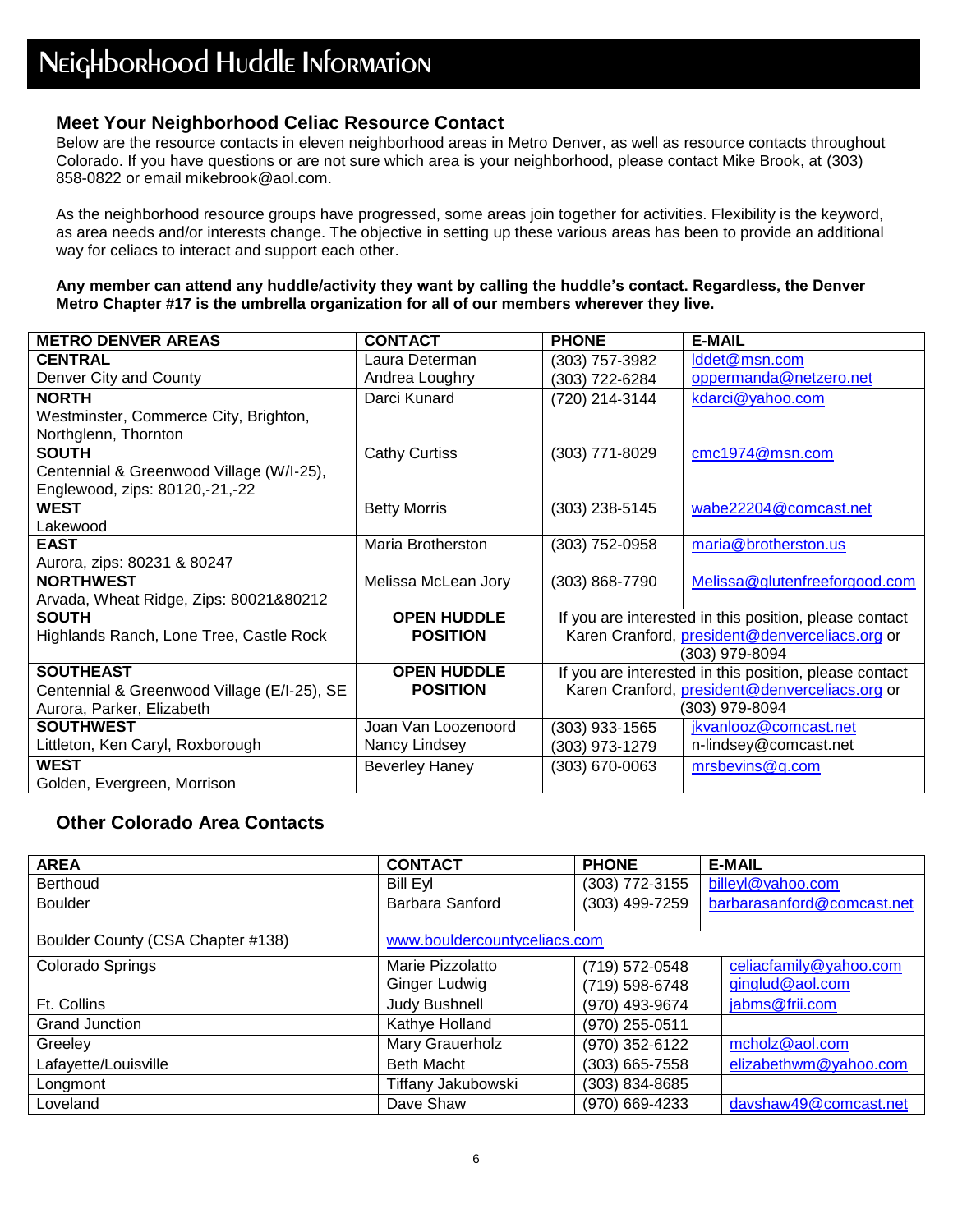#### **MEMbERSHip Application FORM** Denver Metro Chapter #17 of CSA/USA Inc. A non-profit organization

#### **To see when your membership expires, look at your newsletter mailing label. Renew today so you won't miss a single issue. For questions, call Donna DeVisser at 303-973-4613.**

The Denver Metro Chapter is your best local resource for celiac information, support and gluten‐free socializing. Annual dues are \$15.00/year. Make check payable to "Denver Metro Chapter #17, CSA/USA" *Mail check and form to: Donna DeVisser, 2675 Van Gordon Dr. Lakewood, CO 80215‐7001*

| Name:<br><u> 1989 - Johann Harry Harry Harry Harry Harry Harry Harry Harry Harry Harry Harry Harry Harry Harry Harry Harry</u>    |                 |                     |
|-----------------------------------------------------------------------------------------------------------------------------------|-----------------|---------------------|
| Address:<br><u> 1989 - Johann Harry Harry Harry Harry Harry Harry Harry Harry Harry Harry Harry Harry Harry Harry Harry Harry</u> |                 |                     |
| City:                                                                                                                             | State: ________ | $\mathsf{Zip} \_\_$ |
| Email:<br><u> 1989 - John Stein, mars and de film and de film and de film and de film and de film and de film and de film a</u>   |                 |                     |
|                                                                                                                                   |                 |                     |

| There is no change in my contact info<br>Interested in Volunteering<br>This is a renewal |  |
|------------------------------------------------------------------------------------------|--|
|------------------------------------------------------------------------------------------|--|

Please list yourself and all members of your **immediate** family who have Celiac Disease

| <b>Name</b> | <b>Circle one</b> | <b>Name</b> | <b>Circle one</b> |
|-------------|-------------------|-------------|-------------------|
|             | Child/Adult       |             | Child/Adult       |
|             | Child/Adult       |             | Child/Adult       |

Denver CSA keeps all information confidential and never shares or sells to any outside individual or organization! I authorize Denver CSA to share my contact information for official chapter business.

(Please initial) Have you received a Celiac Disease Information Packet? \_\_\_\_\_\_\_Yes \_\_\_\_\_\_\_No

For information on the national CSA/USA, call 1‐877‐272‐4272 or go to [www.csaceliacs.org](http://www.csaceliacs.org/)

|       | <b>2009 GLUTEN-FREE PRODUCTS LIST ORDER FORM</b><br>Please mail this form to: Don Smith, 6834 S. Franklin Circle, Centennial, CO 80122 (303) 794-7258 |                      |                     |
|-------|-------------------------------------------------------------------------------------------------------------------------------------------------------|----------------------|---------------------|
|       | Qty: $\frac{1}{2}$ x \$10.00 (price includes postage) = $\frac{1}{2}$                                                                                 | Total                |                     |
|       |                                                                                                                                                       |                      |                     |
|       |                                                                                                                                                       |                      |                     |
| City: |                                                                                                                                                       | State: $\frac{1}{2}$ | $\mathsf{Zip} \_\_$ |
|       |                                                                                                                                                       |                      |                     |
|       |                                                                                                                                                       |                      |                     |